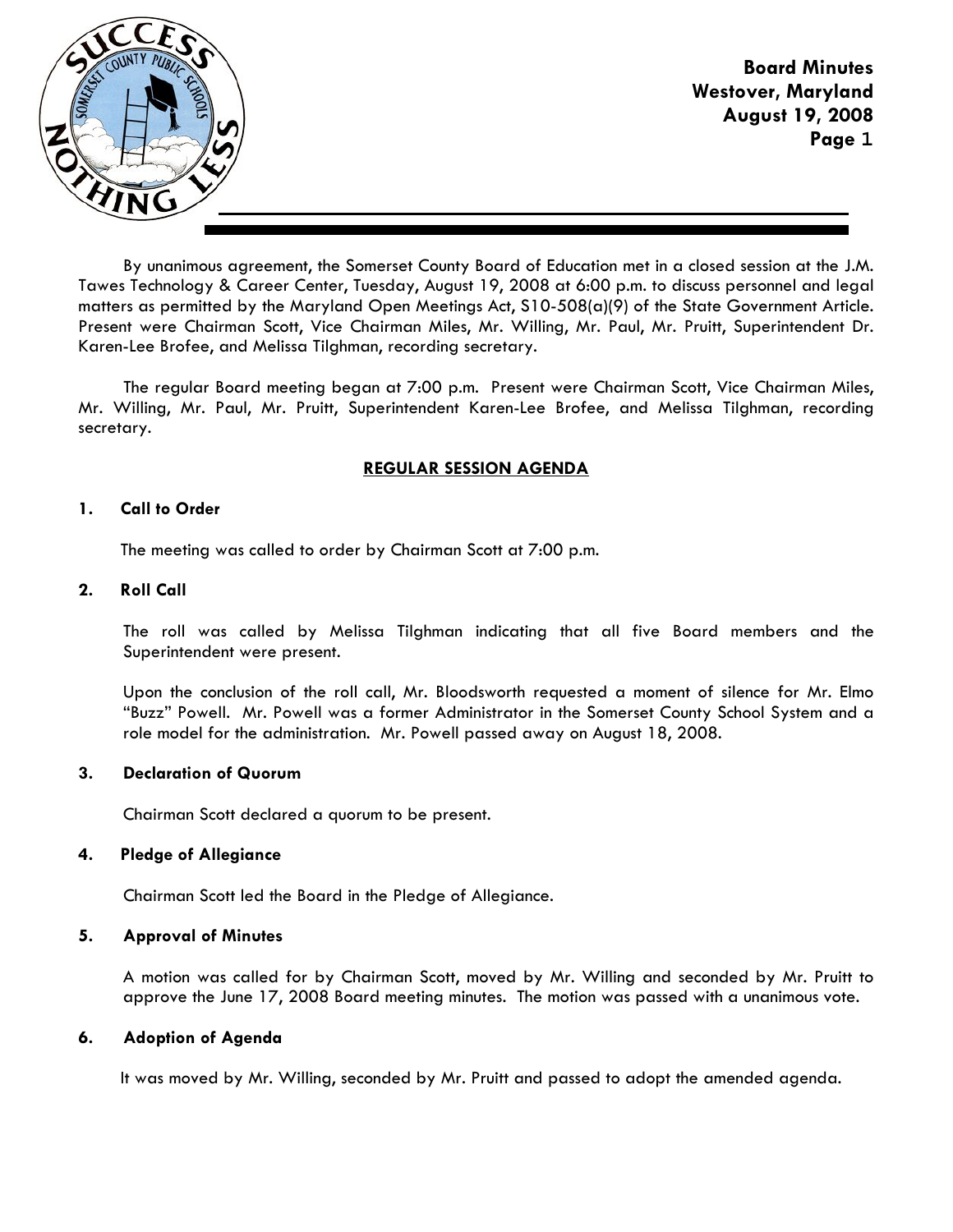## **7. Student Board Members' Report**

Mr. Elebash introduced the names of the new Student Board Members. Michelle Malinger is the Washington Academy and High School representative and Joshua Lundgren is the representative for Crisfield Academy and High School. The Student Board members were not required to be there as they had not officially been announced.

## **8. Public Participation**

Eugene Wilkins addressed the Board during public participation regarding his interest in donating several violins to the Somerset County Public Schools Fine Arts Program. Mr. Wilkins would like to see interested students be given the opportunity to learn how to play the violin. Dr. Brofee and the Board members thanked Mr. Wilkins for the violin donation.

## **9. Beauty of Ashes Traveling Mural Presentation**

 Stephanie Gilbert addressed the Board regarding the meaning of the Beauty to Ashes Mural. A smoking-awareness campaign was launched through collaboration with the Center for Women's Ministries, the Garland Hayward Center, and UMES. The mural was created by Somerset County students. Maryland is placing emphasis on smoking prevention and through a study conducted on Somerset County, 33.9% of our youth are smoking. Ms. Gilbert requested that the principals circulate the Mural throughout the Somerset County Schools in an effort to promote smoking awareness and prevention.

## **10. Presentation of Diploma**

 Jabri Wilson passed Summer School to receive his Diploma but did not attend the Board meeting to be recognized.

## **OLD BUSINESS**

## **11. A. Policies**

## **Fire Drills, Policy #400-19**

It was moved by Mr. Willing, seconded by Vice Chairman Miles and passed to approve Mr. Daugherty's Fire Drills Policy #400-26. The vote was unanimous.

## **Civility Policy #100-21**

It was moved by Mr. Pruitt, seconded by Vice Chairman Miles, and passed to approve Mr. Bloodsworth's Civility Policy, #100-21. The Board also requested the following additions to the policy: 1) an individual can be barred from future events; and 2) law enforcement will be called. The vote was unanimous.

## **B. Special Education Staffing Plan**

It was moved by Mr. Paul, seconded by Mr. Pruitt and passed to approve Mrs. Reich's Special Education Staffing Plan. The vote was unanimous.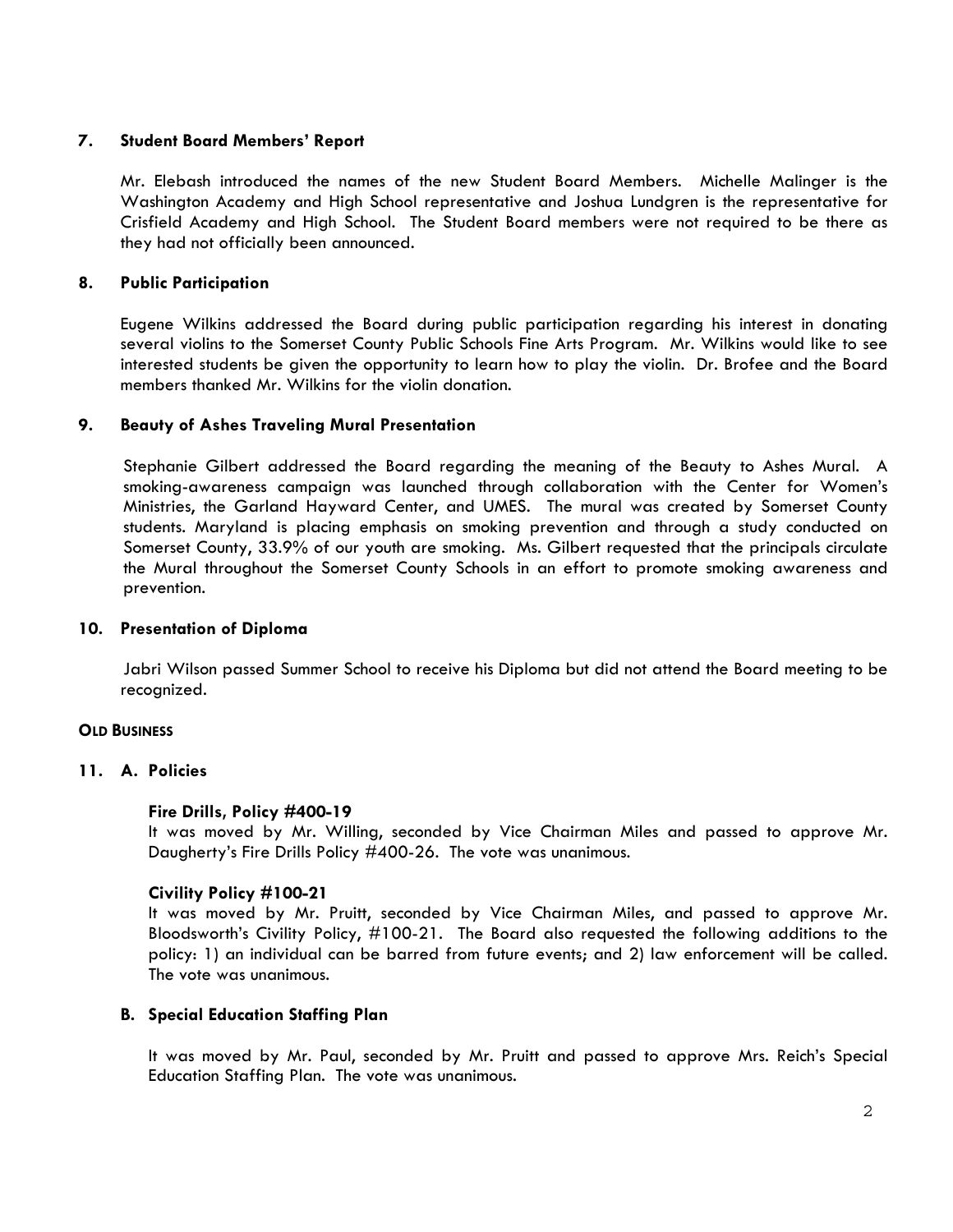### **12. NEW BUSINESS**

### **A. Finance Report**

## **Category Transfers**

A motion was called for by Chairman Scott, moved by Mr. Paul, seconded by Mr. Willing and passed to approve Mrs. Miller's budget transfer request.

### **Monthly Report**

Mrs. Miller provided the Board with the monthly food service report and was thanked by Chairman Scott.

### **Monthly Food Service Report**

Mrs. Miller presented the Food Service Report. Due to the inventory adjustment, the net loss will increase. The Board members were pleased to learn that "Breakfast in the Classroom" had been expanded to Crisfield Academy and High School.

### **B. Facilities**

## **Deal Island HVAC Renovation Contract Approval**

A motion was called for by Chairman Scott, moved by Mr. Paul and seconded by Vice Chairman Miles to approve the Deal Island HVAC Renovation Contract award to Wilfre, Inc.. The vote was unanimous.

#### **Change Order Request**

A motion was called for by Chairman Scott, moved by Mr. Paul, seconded by Mr. Willing and passed to approve Mr. Daugherty's change order request #101. The vote was unanimous.

## **Crisfield Academy and High School Water Cooling Tower**

It was moved by Mr. Willing, seconded by Mr. Paul and passed to approve Towson Mechanical, Inc. as the contractor to install the new water cooling tower at Crisfield Academy and High School. The vote was unanimous.

## **Approval of Pre-Construction Management Services for WHS**

The approval of the Pre-Construction Management Service Contract for Washington Academy and High School was tabled until the September Board meeting.

#### **Comprehensive Maintenance Plan Approval**

It was moved by Mr. Paul, seconded by Vice Chairman Miles and passed to approve Mr. Daugherty's Comprehensive Maintenance Plan. The vote was unanimous.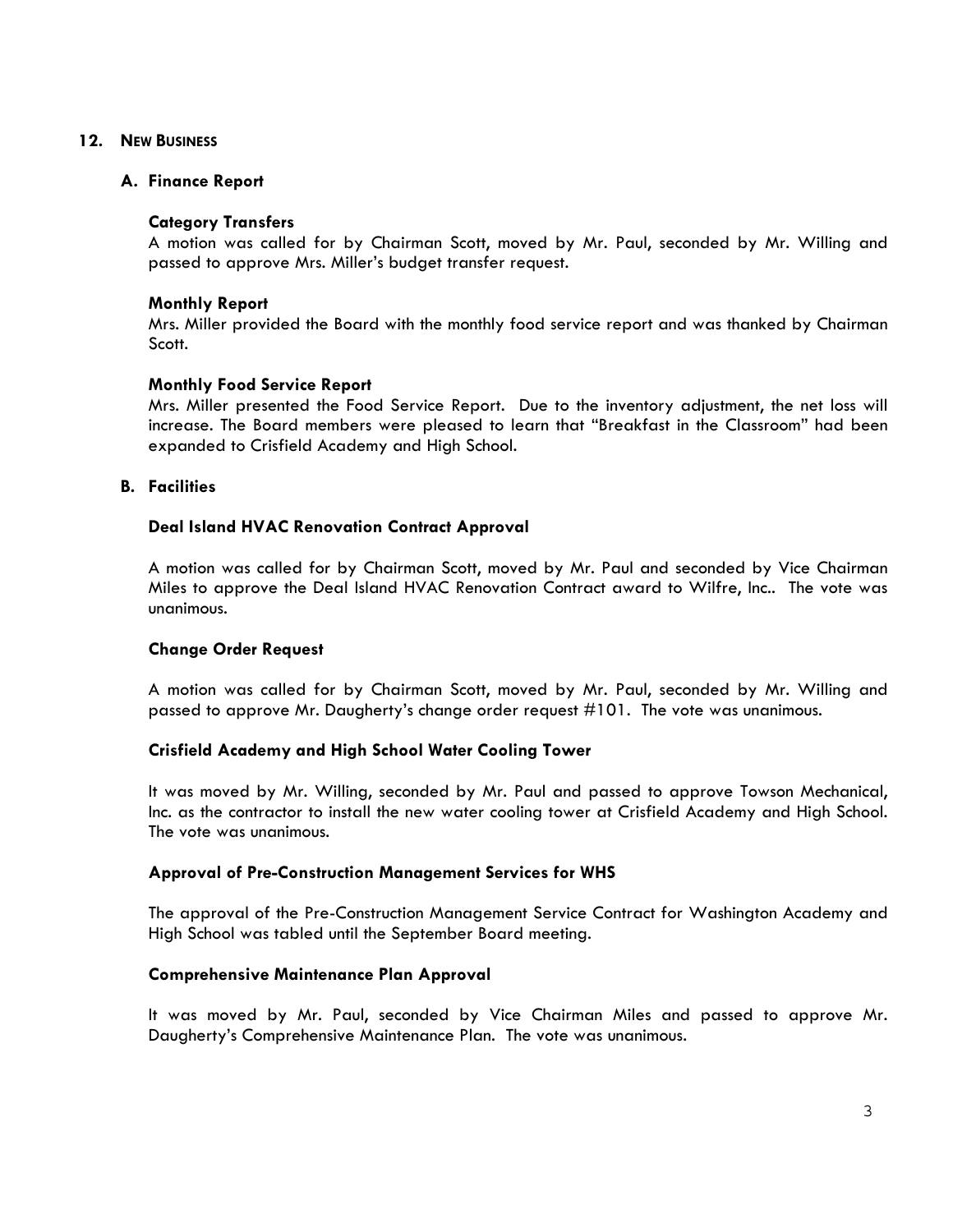## **Introduction of the New Minority Business Enterprises Policy #400-19**

Mr. Daugherty requested that the Board review and study the Minority Business Enterprise Policy #400-19 for a vote at the September Board meeting.

# **Approval of Architect for Renovation of Washington Academy and High School**

A motion was called for by Chairman Scott, moved by Mr. Paul, seconded by Mr. Pruitt, and passed to approve Mr. Daugherty's request to award Hord, Coplan, and Macht the Contract for the design of the Washington Academy and High School Renovation.

## **C. Out of County Student Attendance**

It was moved by Mr. Pruitt, seconded by Vice Chairman Miles and passed to approve the Out of County Student Attendance Requests for the 2008-2009 School Year. The vote was unanimous.

## **D. Marion Sarah Peyton Update**

Mr. Purnell, Marion Sarah Peyton Dean of Students, and Mr. Turner, Workforce Development Supervisor presented a report on the activities at Marion Sarah Peyton.

Mr. Turner provided a breakdown of the GED enrollments in the Adult Education Program. Mr. Turner reported that technology is being integrated throughout the GED programs. There are also a large number of ESL students being served which is due to our collaboration with the Salisbury One-Stop.

Mr. Purnell provided an overview of the ALC program and other programs provided at the school. The "Why Try" program which targets potential behavior problem students is a program that provides character education to students. Upon completion of the program students are given the opportunity to go back to their home school. This decision is based on the student's progress and what's deemed best for the student. The "BASES" program is another program coordinated by Sharon Richards in which students are given work study skills. This program has been successful with an enrollment of 12 students.

Upon the completion of the Marion Sarah Peyton Report, Dr. Brofee thanked Mr. Turner and Mr. Purnell for the information and commented on the cleaniness of the building, especially the floor.

## **E. Curriculum Revision Annual Report**

Mr. Bloodsworth presented the Board with a report updating them on the revisions made to the curriculum. Scope and sequence has been completed at the elementary level, new Social Studies textbooks are available for grades K-5, and 2009 Reading textbooks are available for 1st and  $2<sup>nd</sup>$  grade students. New mid-term and final exams have been developed for English I & II. The Algebra I curriculum has been revised and  $6<sup>th</sup>$  and  $7<sup>th</sup>$  grade now have formative assessments. Teacher model lessons have been developed and a Benchmark Form B has been developed. Mr. Bloodsworth also reported that Maryland has been struggling to get students, parents, and the community to understand the importance of Technology Education designed into the curriculum.